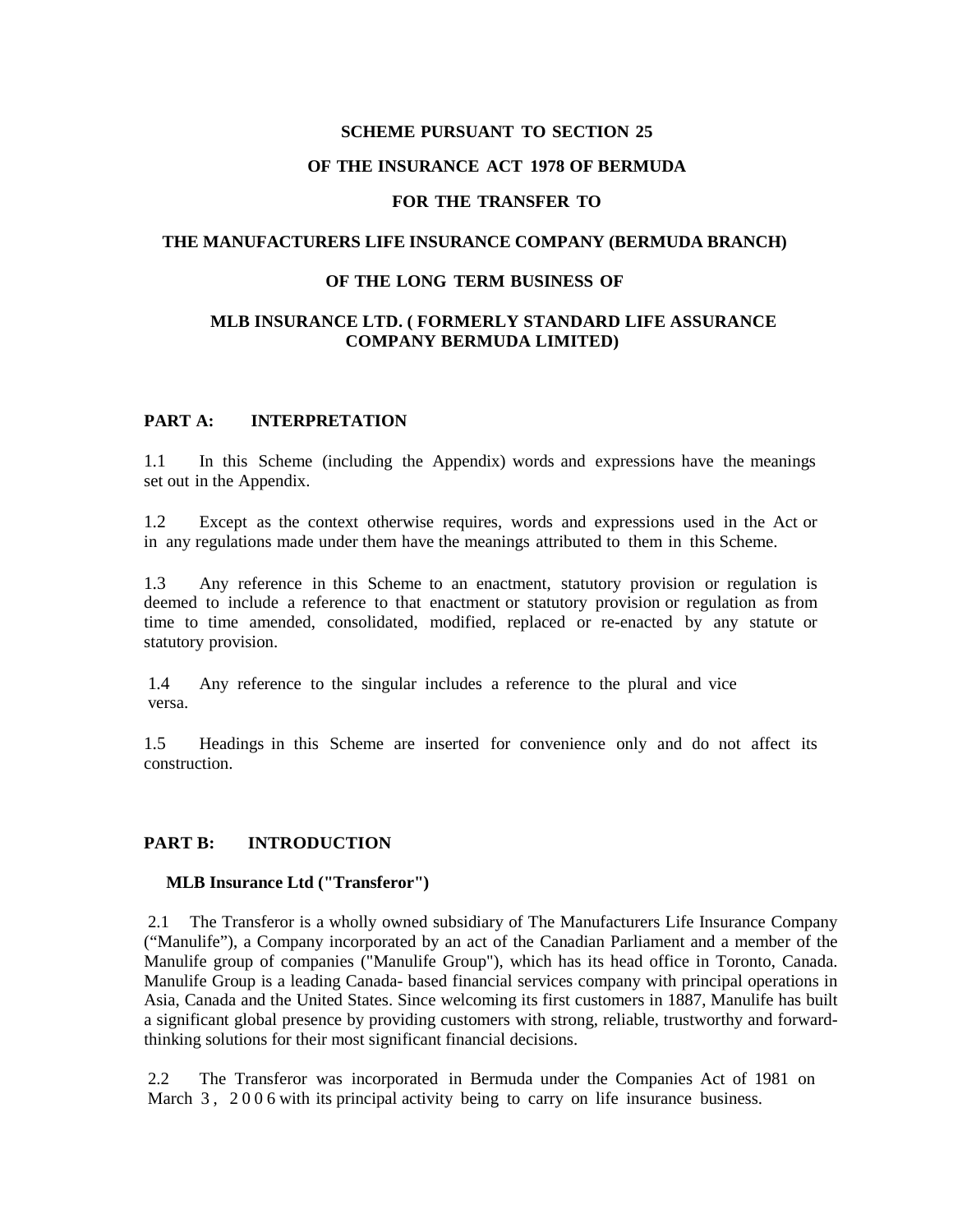2.3 The Transferor is an insurance company registered under the Act as a Class C insurer authorised to carry on long-term business and is regulated by the BMA. The Transferor has the following business segments: a) individual life policies and b) individual annuity policies.

2.4 The Transferor was an indirect subsidiary of Standard Life plc. until January 30, 2015 when Manulife acquired all of the Canadian subsidiaries of Standard Life plc, which indirectly included all of the shares of the Transferor.

# **The Manufacturers Life Insurance Company (Bermuda Branch) ("Transferee")**

3.1 The Transferee is a branch of The Manufacturers Life Insurance Company, a life insurance company incorporated by an act of the Canadian Parliament and a member of the Manulife group of companies ("Manulife Group"), which has its head office in Toronto of Canada. Manulife Group is a leading Canada- based financial services company with principal operations in Asia, Canada and the United States. Since welcoming its first customers in 1887, Manulife has built a significant global presence by providing customers with strong, reliable, trustworthy and forward-thinking solutions for their most significant financial decisions.

3.2 Pursuant to Section 138 of the Companies Act, the Transferee was granted a permit as amended from time to time, to conduct an insurance business outside of Bermuda from within Bermuda on September 14, 2004.

3.3 The Transferee is an insurance company registered under the Act as a Class C insurer authorized to carry on long-term business. The Transferee has the following business segments: a) individual life policies, and b) assumed life reinsurance.

### **General**

4.1 The Transferor has agreed to sell its Business Assets to the Transferee pursuant to the terms of the Scheme and the BTA. The Transferor and the Transferee propose that the Transferor's Business Assets be transferred to the Transferee under the BTA and under this Scheme in accordance with section 25 of the Act.

4.2 It is further proposed that the Bermuda Court should sanction this Scheme to the intent that the transfer to the Transferee of the Business Assets of the Transferor provided for thereby on the terms set out in this Scheme and the BTA shall be valid and effective under the laws of Bermuda.

4.3 This Scheme is conditional upon the Transferor obtaining the BMA's non- objection to the Scheme in accordance with section [30JA] of the Act.

4.4 If this Scheme shall not be approved by the Bermuda Court by December 31, 2016 this Scheme shall terminate.

# **PART C: TRANSFER OF BUSINESS**

5.1. Subject to paragraph 12.1, the Transferor's Business Assets will be transferred to and vested in the Transferee and dealt with in accordance with this Scheme and the BTA.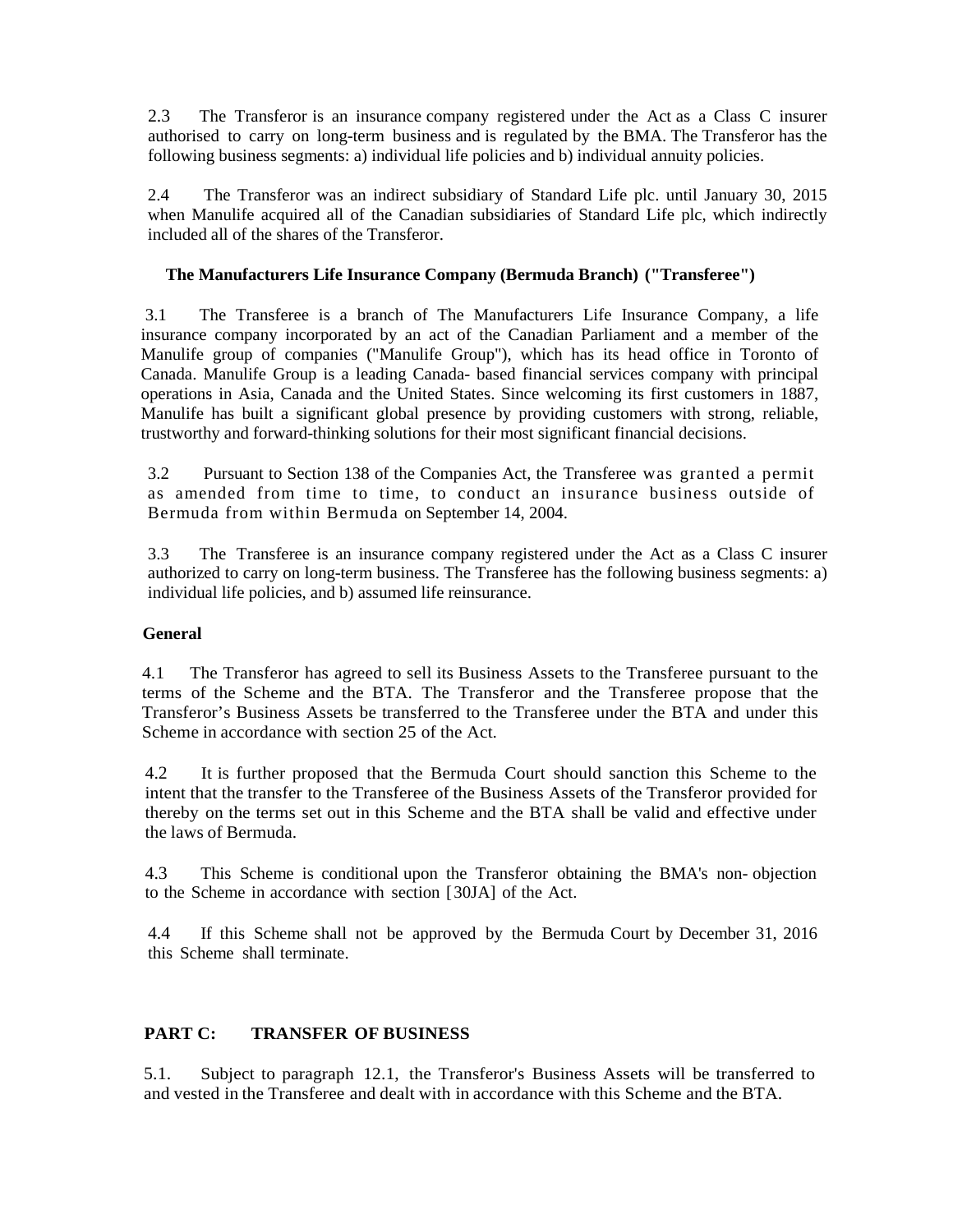5.2 The transfer of the Business Assets is intended to be a transfer of the Business on a going concern basis.

### **Transfer of Assets**

6.1. At and with effect from the Effective Time each Transferring Asset and all the interest of the Transferor in it will, under the terms of this Scheme and the BTA, be transferred by the Transferor to and be vested in the Transferee, free from all Encumbrances (if any), save and except for any Encumbrances which may arise by operation of law in the ordinary course of business.

6.2. The Transferee will accept such title as the Transferor has at the Completion Date to each Transferring Asset.

6.3. The Transferor and the Transferee will each take all steps and do all things (including the execution and delivery of any documents) as may be required to effect or perfect the transfer to and vesting in the Transferee of any Transferring Asset i n accordance with the terms of this Scheme and the BTA.

### **Transfer ofLiabilities**

 7.1 At and with effect from the Effective Time, the Transferring Liabilities will, by virtue of the terms of this Scheme and the BTA be assumed by the Transferee from the Transferor and become liabilities of the Transferee, with the effect that the Transferor will be released from and the Transferee will succeed to any liability in respect of those Transferring Liabilities.

7.2 The Transferor and the Transferee will each take all such steps and do all such things (including the execution and delivery of any documents) as may be required to effect or perfect the transfer to and vesting in the Transferee of any Transferring Liability in accordance with the terms of this Scheme and the BTA.

#### **Consideration**

8.1 The aggregate cash consideration for the sale of the Transferring Assets and the transfer of the Transferring Liabilities under the terms of the BTA (the **"Net Settlement Amount")** shall be an amount equal to the fair market value of the Business as at the Effective Date .

#### **Continuity of Proceedings**

9.1 Any judicial, quasi-judicial, disciplinary, administrative or arbitration proceedings that are pending by or against the Transferor in relation to the Transferring Policies, Transferring Assets or Transferring Liabilities will, on with effect from the Effective Time, be continued against the Transferee, and the Transferee will be entitled to all defences, claims, counterclaims and rights of set-off that would have been available to the Transferor in respect of such proceedings.

### **Rights and Obligations under Transferring Policies**

10.1 Under this Scheme and the BTA, at and with effect from the Effective Time, the Transferee will succeed and become entitled to all the rights, discretions, authorities, benefits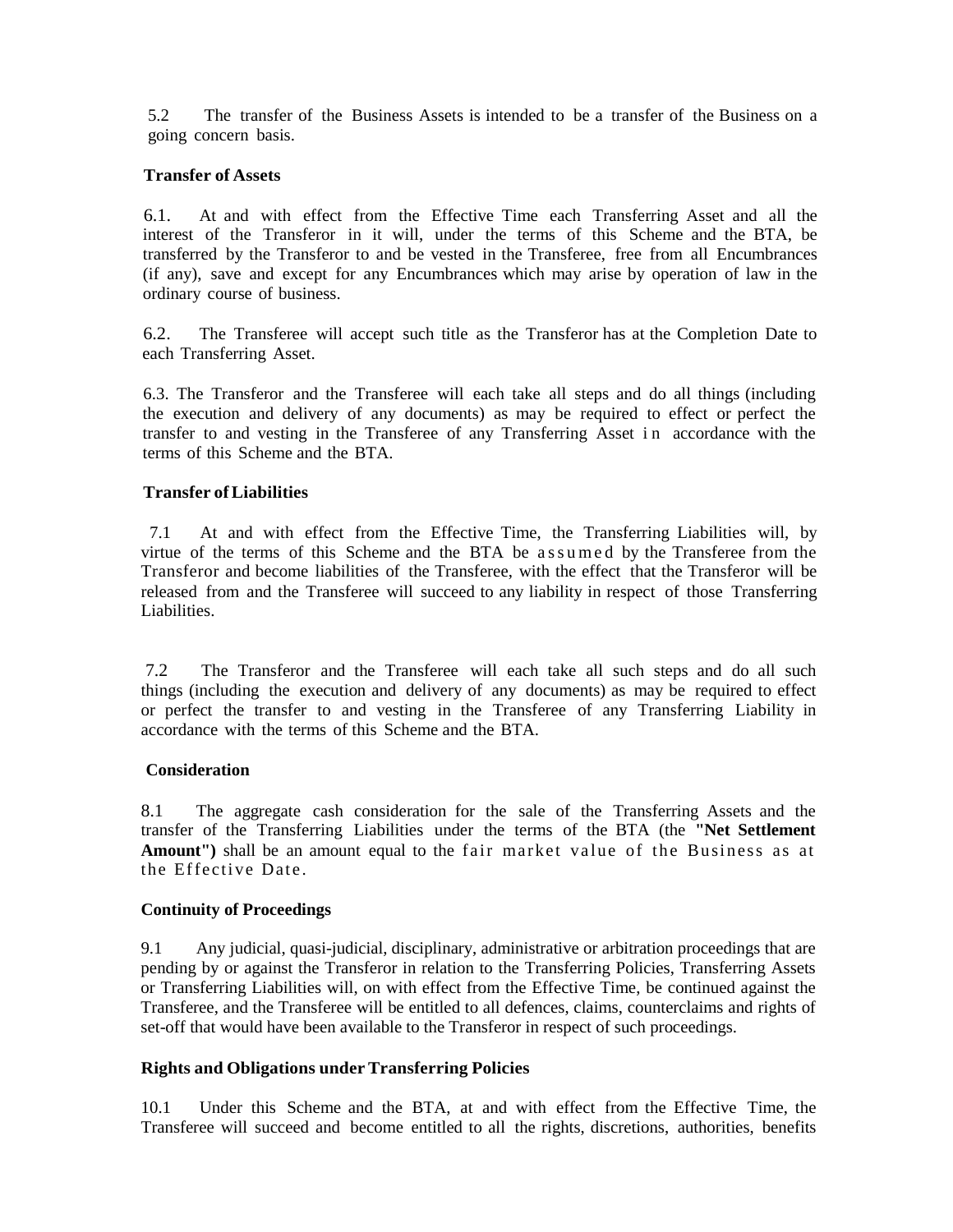and powers of the Transferor whatsoever subsisting at the Effective Time under or by virtue of each Transferring Policy.

10.2 Under this Scheme, and the BTA, every person who is a holder of a Transferring Policy will, at and with effect from the Effective Time, be entitled to the same rights against the Transferee as were available to him/her against the Transferor under that policy and (as regards any Transferring Policy under which premiums or other sums attributable or referable thereto continue to be payable) will, at and with effect from the Effective Time, account to the Transferee for any further or additional premiums or other sums attributable or referable thereto as and when the same become due and payable.

### **Mandates and other Instructions**

11.1 Under this Scheme any mandate or other instruction in force at the Effective Time (including, without limitation, any instruction given to a bank by its customer in the form of an autopay authority or standing order) and providing for the payment by a banker or other intermediary of premiums payable under or in respect of any Transferring Policy or other sums attributable or referable thereto to the Transferor will, at and from the Effective Time, take effect as if it had provided for and authorised such payment to the Transferee. Under this Scheme, any mandate or other instruction given to the and in force at the Effective Time as to the manner of payment of any amounts will, at and from the Effective Time, continue in force as an effective authority to the Transferee.

#### **Construction of Transferring Policies**

12.1 Where the benefits of any Transferring Policy are held under the terms of a trust, such terms will operate and be construed, on and from the Effective Time, on a basis consistent with the transfer of such Transferring Policy in accordance with the provisions of this Scheme and the BTA. In particular and without prejudice to the generality of the foregoing, all powers, duties, rights and consents under any such terms conferred on, vested in or required of the Transferor will instead be construed as conferred on, vested in or required of the Transferee.

12.2 With respect to the Transferring Policies, all references to the Transferor's Board of Directors from time to time of the Transferor or other officers or employees of the Transferor shall from after the Transfer Date be read as references to the Board of Directors from time to time or other officers and employees of the Transferee.

# **Part D: PROPOSED BUSINESS AND FUND STRUCTURE OF THE TRANSFEREE**

13.1 At and with effect from the Effective Time and subject to the terms of this Scheme and the BTA, it is intended that the Transferee will maintain the business segments set out below:

- (a) individual life policies, and the riders attaching to those policies;
- (b) individual annuity policies, and the riders attaching to those policies; and
- (c) life reinsurance.

13.2 At and with effect from the Effective Time, and subject to the terms of this Scheme and the BTA it is intended that the Transferee will maintain the Asset Segment set out below to support the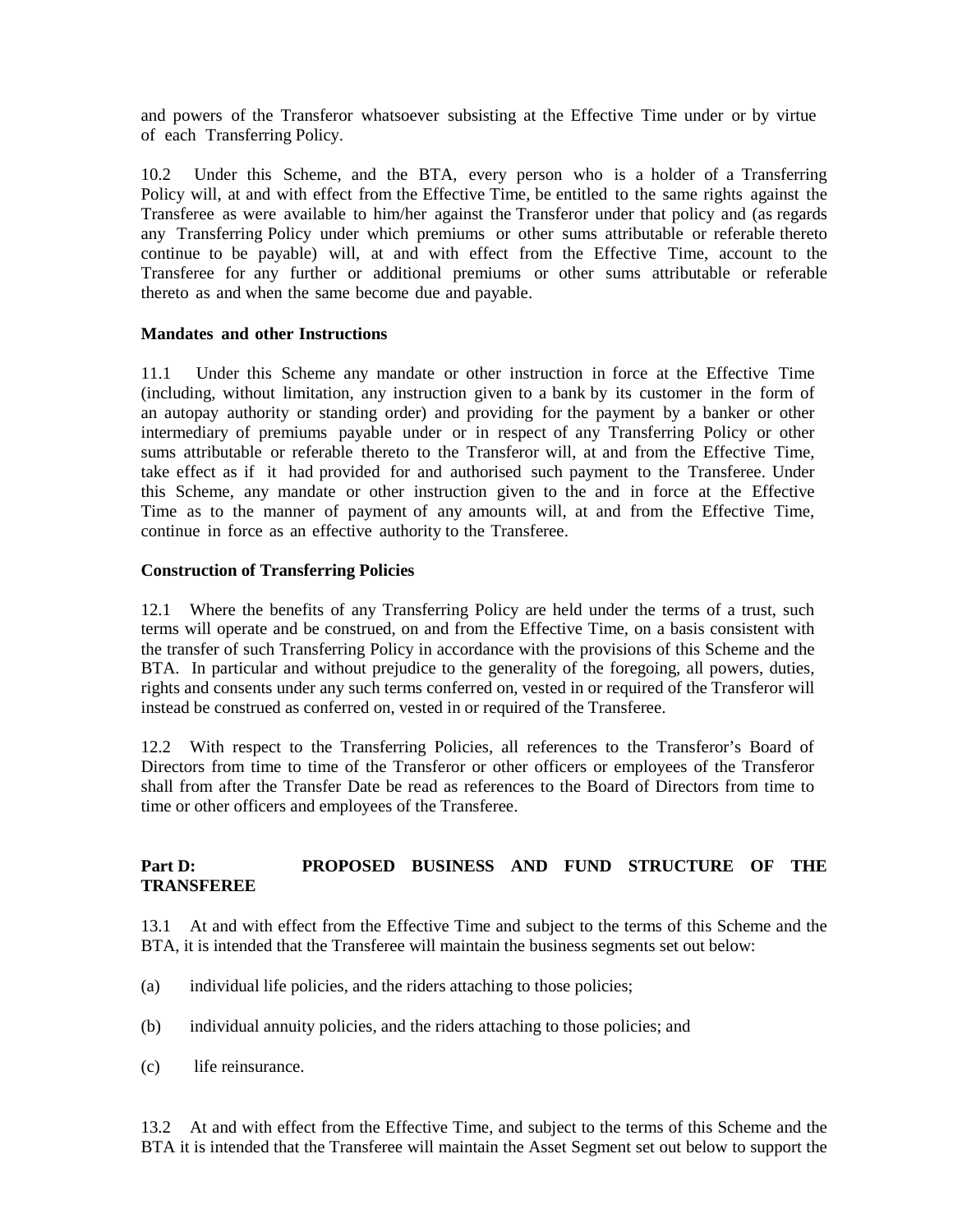Transferring Policies and Transferring Assets. This Transferee Asset Segment at the Effective Time generally consists of the equivalent Asset Segment of the Transferor and the Transferee supporting the transferring individual life and annuity business segments. The Transferee Asset Segment includes the portfolios supporting the business segments described in paragraphs 13.1(a) and 13.1(b) and are as follows;

| Segment:   | Canadian Guarantee Segment                           |
|------------|------------------------------------------------------|
| Portfolio: | Canadian Guarantee Segment – Public Bond portfolio   |
| Portfolio: | Canadian Guarantee Segment – Public Equity portfolio |

13.3 Each Transferring Asset in the Transferor's Canadian Guarantee Segment will, at and with effect from the Effective Time, be allocated to and become part of the Transferee Canadian Guarantee Segment portfolios set out above. At and with effect from the Effective Time, there will be allocated to these Transferee portfolios any Transferring Liabilities properly attributable to the relevant Transferring Policies or Transferring Assets allocated to the these Transferee portfolios.

13.4. For the avoidance of doubt, at some future date following the allocation of relevant Transferring Assets, Transferring Policies or Transferring Liabilities to a Transferee business segment or a Transferee Asset Segment and portfolios pursuant to paragraph 13.3, the Transferee may, following prudent consideration, discontinue segregation of such Transferring Policies, Transferee Asset Segments and portfolios within the Transferee business segments.

### **PART E: OPERATION OF FUNDS AND POLICY ADMINSTRATION**

14.1 At and with effect from the Effective Time, the Transferee Canadian Guarantee Segment will be separately maintained and Transferee will procure that separate accounting records for the Canadian Guarantee Segment be maintained to enable the quantum of the assets and liabilities allocated to the segment to be ascertained.

14.2 At and with effect from the Effective Time, the Transferee will take over from the Transferor the administration of the Transferring Policies.

### **PART F: MISCELLANEOUS PROVISIONS**

### **Completion Date**

15.1 The Completion Date will occur after all of the following have taken place:

(a) the BMA does not object to this Scheme under section  $30\text{B}(4)(b)$  of the Act; and

(b) the Bermuda Order has been made, on a date determined in accordance with the BTA, being no later than December 31, 2016 (or such other date as agreed between the Transferor and the Transferee in writing).

15.2 This Scheme will be deemed to become effective at the Effective Time.

15.3 When the Completion Date is determined the Transferor shall notify in writing all Policyholders of the Completion Date.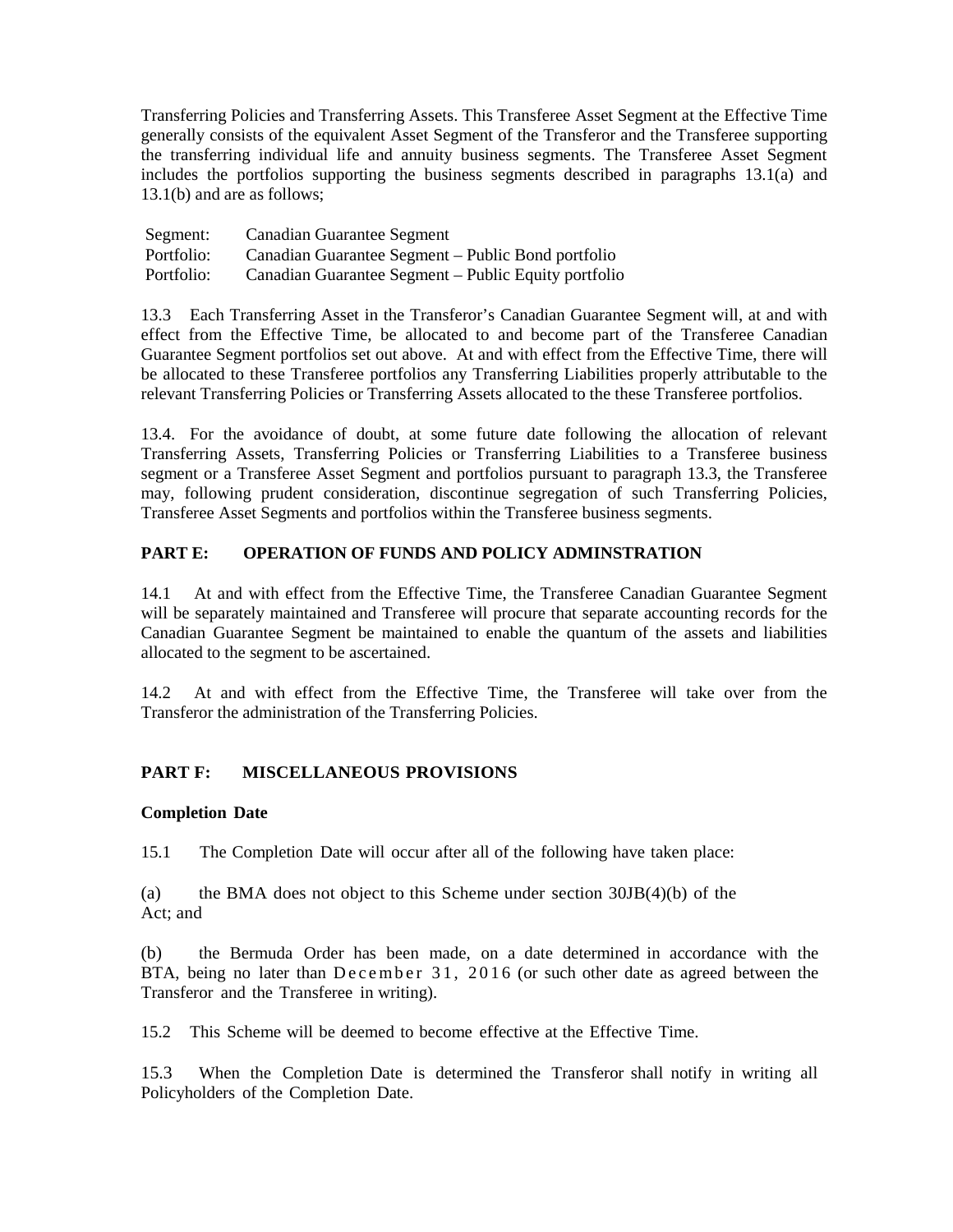### **Modification**

16.1 The Transferor and the Transferee together may at any hearing to sanction this Scheme consent for and on behalf of the persons bound by this Scheme and all otherpersons concerned, to any modification of or addition to this Scheme or to any additional condition or provision affecting the same, which the Bermuda Court may approve or impose.

### **Method of Transfer**

17.1 On and subject to the terms of this Scheme the transfer of Business Assets from the Transferor to the Transferee shall be effected by the provisions of this Scheme and the BTA.

### **Costs**

18.1 The Transferor will (at its own costs) duly prepare or procure the preparation of all necessary documents (save for any documents which relate solely to the Transferee) in connection with the application to the Bermuda Court and the BMA. The Transferee will (at its own costs) duly prepare or procure the preparation of all necessary documents which relate solely to the Transferor in connection with the application to the Bermuda Court and the BMA.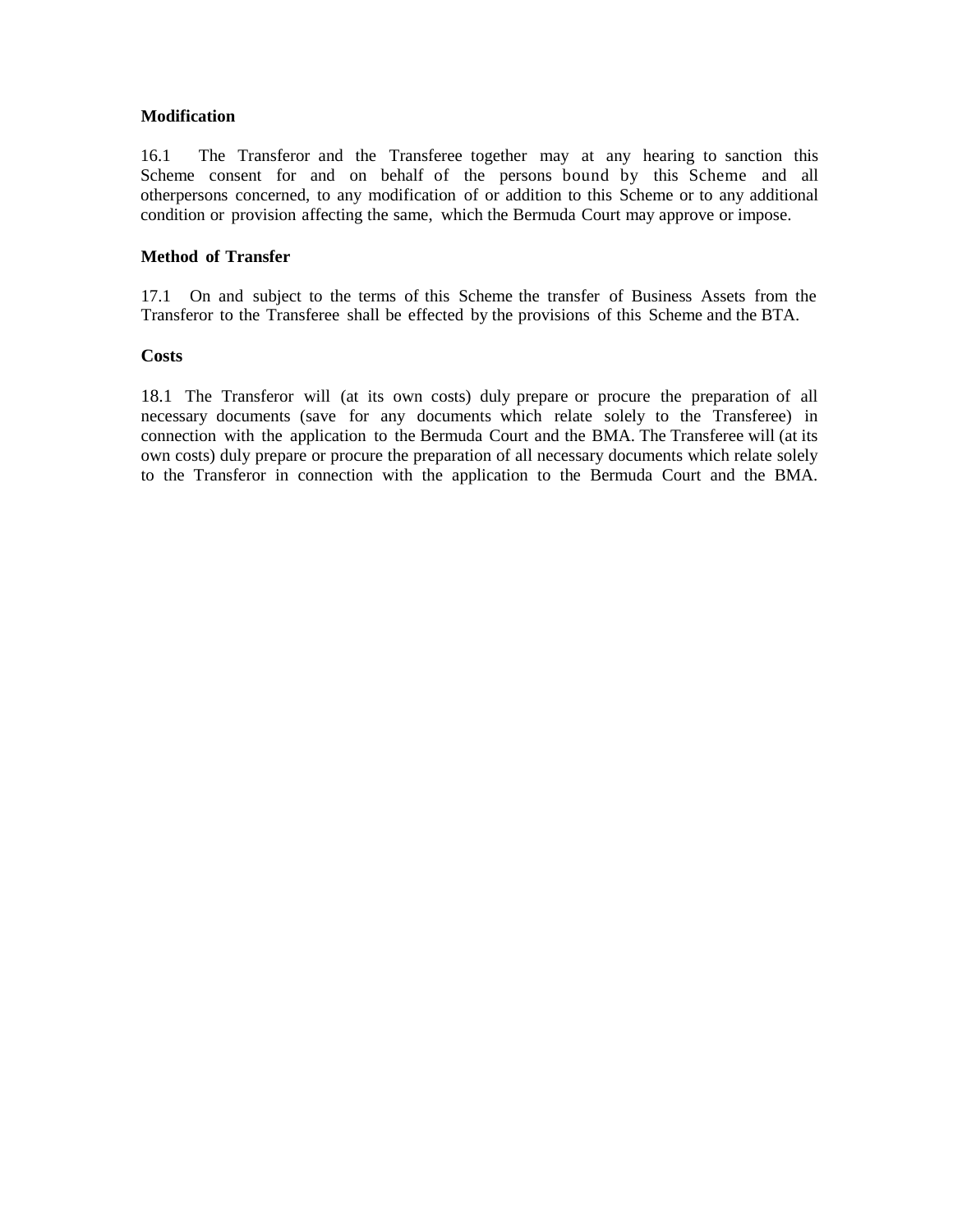#### **APPENDIX**

#### **Definitions**

*Act* means the Insurance Act 1978 of Bermuda and related rules and regulations.

*Asset Segment* means a group of assets for which the Transferor or the Transferee has a similar management policy or philosophy.

*Bermuda Court* means the Supreme Court of Bermuda.

*Bermuda Order* means an order by the Supreme Court of Bermuda pursuant to section 25 of the Act sanctioning this Scheme.

*Business* means all the individual life and annuity insurance business carried on by the Transferor as at the Effective Time.

*Business Day* means a day (other than a Saturday or Sunday or public holiday) on which banks are open for business in Hamilton, Bermuda and Toronto, Canada.

*BMA* means the Bermuda Monetary Authority.

*BTA* means the Business Transfer Agreement for the sale and purchase of the Business and related assets and liabilities of the Transferor entered into on [DATE] by and between the Transferor and the Transferee.

*Business Assets* means the all the Transferor's Business, the Transferring Assets and the Transferring Liabilities.

*Business Information* means all information (in whatever form maintained or held) relating to the Business including, but not limited to, all:

- (a) know-how, manuals and instructions;
- (b) policyholder lists
- (c) technical, actuarial, investment or other operational information,
- (d) policy administration, claims and servicing records

*Business Records* means all books and records containing or relating to Business Information or on which the Business I nformation is recorded (including all human, computer or machine readable documents and material).

*Completion Date* means the date determined in accordance with paragraph 12.1, upon which the Business Assets are transferred from the Transferor to the Transferee.

*Effective Time* means 00:00 Bermuda Time on the Completion Date.

*Encumbrance* means a lien, charge, claim, mortgage, security, option, equitable right, pledge or other third party rights over the interest or rights of the Transferor or any right exercisable by a third party having similar effect.

*Excluded Assets* shall have the same meaning as defined in the BTA.